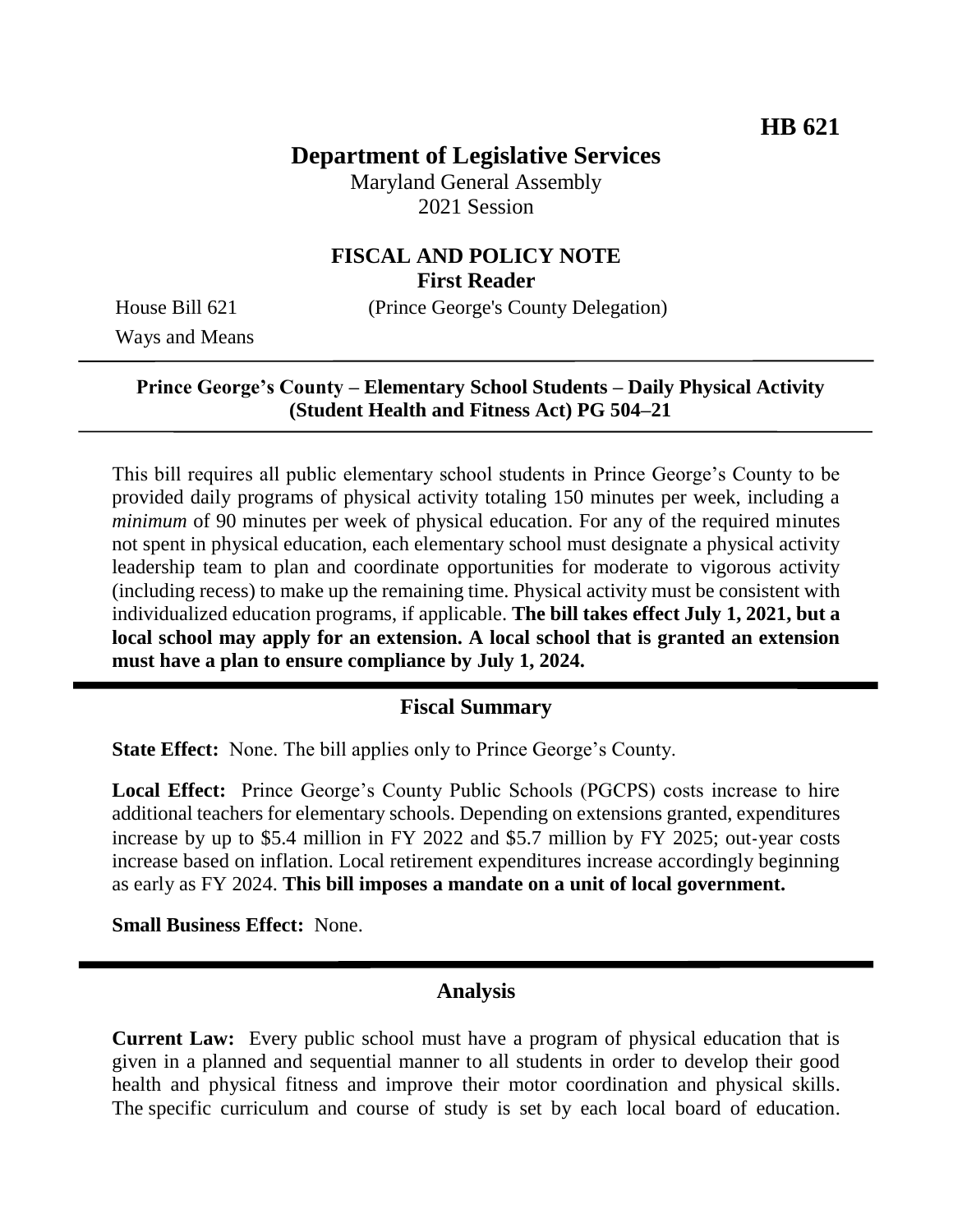Maryland regulations require a physical education comprehensive program to provide a developmentally appropriate instructional program that advances student knowledge, confidence, skills, and motivation to enjoy a lifetime of healthful physical activity. As of January 2020, PGCPS provide a minimum of 40 and a maximum of 90 minutes per week in physical education.

**Local Expenditures:** PGCPS has indicated that while many of its elementary schools provide 90 minutes of physical education every other week, it is estimated that few if any provide 90 minutes *every* week. Many of its elementary schools alternate between 45 minutes one week and 90 minutes the next week, while others alternate between 60 minutes one week and 90 minutes the next week. In part, these schedules allow time for music classes every other week.

To provide 90 minutes of physical education every week, PGCPS estimates that 11 of its larger elementary schools will require 1 additional teaching position and each of its remaining 121 elementary schools will require an additional half position. This amounts to an additional 71.5 full-time equivalent positions.

Based upon starting first-quartile salaries for Prince George's County school teachers in [2019,](http://marylandpublicschools.org/about/Documents/DCAA/SSP/20192020Staff/2020AnalysProSal.pdf) and accounting for fringe benefits and inflation, as well as \$90,900 in costs for mileage, substitutes, and stipends, the total expenditure increase for PGCPS amounts to an estimated \$5.4 million for fiscal 2022 if no extensions are granted. The bill allows a local school in Prince George's County to apply for three-year extensions to meet the requirements. If extensions are granted for each school, the expenditure increase in fiscal 2025 amounts to \$5.7 million, based on the assumptions described above and inflation of the \$90,900 in additional costs, and \$5.8 million in fiscal 2026. However, extensions could enable local schools systems to make adjustments to their budgets and identify the most efficient ways to expand physical education programs.

Local school boards are responsible for the actual normal cost of pensions for qualifying personnel. PGCPS retirement expenditures increase beginning in fiscal 2024, or as late as fiscal 2027, depending on extensions granted.

Elementary school facilities are not expected to be a barrier to requiring 90 minutes per week of physical education. To provide elementary school students with additional time for physical activity, less time may be spent on other priorities, such as instruction in other subjects. It is assumed that this will not affect school finances, although the impact on students is unknown. Alternatively, PGCPS could lengthen the school day for some or all elementary school students. Any costs associated with lengthening the school day will depend on how the adjustment is implemented and cannot be precisely determined.